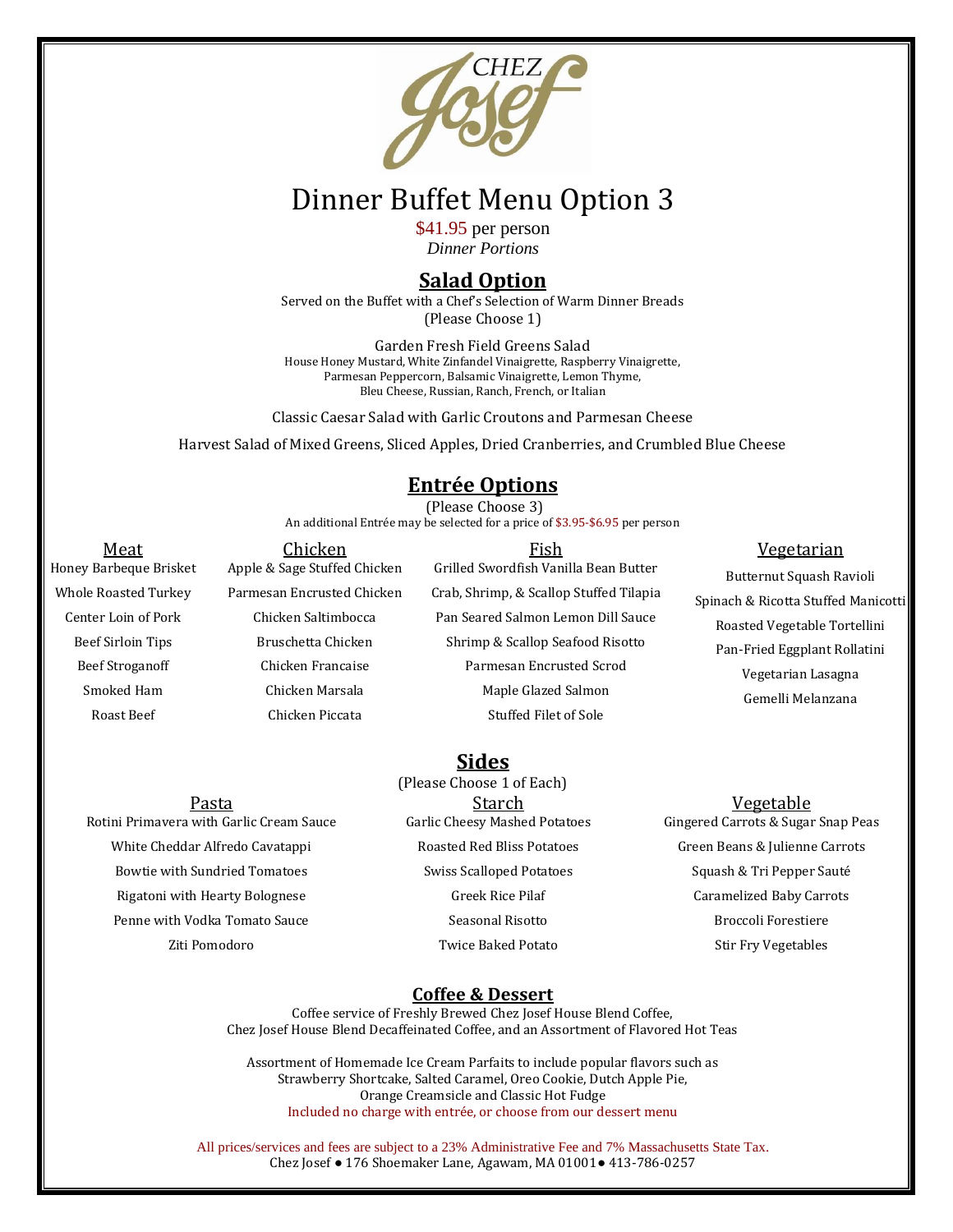

# Dinner Buffet Menu Option 2

\$39.95 per person *Dinner Portions*

# **Salad Option**

Served on the Buffet with a Chef's Selection of Warm Dinner Breads (Please Choose 1)

Garden Fresh Field Greens Salad House Honey Mustard, White Zinfandel Vinaigrette, Raspberry Vinaigrette, Parmesan Peppercorn, Balsamic Vinaigrette, Poppyseed, Bleu Cheese, Russian, Ranch, French, or Italian

Classic Caesar Salad with Garlic Croutons and Parmesan Cheese

Harvest Salad of Mixed Greens, Sliced Apples, Dried Cranberries, and Crumbled Blue Cheese

# **Entrée Options**

(Please Choose 2) An additional Entrée may be selected for a price of \$3.95-\$6.95 per person

<u>Meat Chicken Chicken Eish Fish Seats Vegetarian</u> Honey Barbeque Brisket Whole Roasted Turkey Center Loin of Pork Beef Sirloin Tips Beef Stroganoff Smoked Ham Roast Beef Apple & Sage Stuffed Chicken Parmesan Encrusted Chicken Chicken Saltimbocca Bruschetta Chicken Chicken Francaise Chicken Marsala Chicken Piccata Grilled Swordfish Vanilla Bean Butter Crab, Shrimp, & Scallop Stuffed Tilapia Pan Seared Salmon Lemon Dill Sauce Shrimp & Scallop Seafood Risotto Parmesan Encrusted Scrod Maple Glazed Salmon Stuffed Filet of Sole Butternut Squash Ravioli Spinach & Ricotta Stuffed Manicotti Roasted Vegetable Tortellini Pan-Fried Eggplant Rollatini Vegetarian Lasagna Gemelli Melanzana

### **Sides**

Rotini Primavera with Garlic Cream Sauce White Cheddar Alfredo Cavatappi Bowtie with Sundried Tomatoes Rigatoni with Hearty Bolognese Penne with Vodka Tomato Sauce Ziti Pomodoro

(Please Choose 1 of Each) Pasta Negetable Starch Starch Starch Vegetable Garlic Cheesy Mashed Potatoes Roasted Red Bliss Potatoes Swiss Scalloped Potatoes Greek Rice Pilaf Seasonal Risotto Twice Baked Potato

Gingered Carrots & Sugar Snap Peas Green Beans & Julienne Carrots Squash & Tri Pepper Sauté Caramelized Baby Carrots Broccoli Forestiere Stir Fry Vegetables

#### **Coffee & Dessert**

Coffee service of Freshly Brewed Chez Josef House Blend Coffee, Chez Josef House Blend Decaffeinated Coffee, and an Assortment of Flavored Hot Teas

Assortment of Homemade Ice Cream Parfaits to include popular flavors such as Strawberry Shortcake, Salted Caramel, Oreo Cookie, Dutch Apple Pie, Orange Creamsicle and Classic Hot Fudge Included no charge with entrée, or choose from our dessert menu

All prices/services and fees are subject to a 23% Administrative Fee and 7% Massachusetts State Tax. Chez Josef ● 176 Shoemaker Lane, Agawam, MA 01001● 413-786-0257